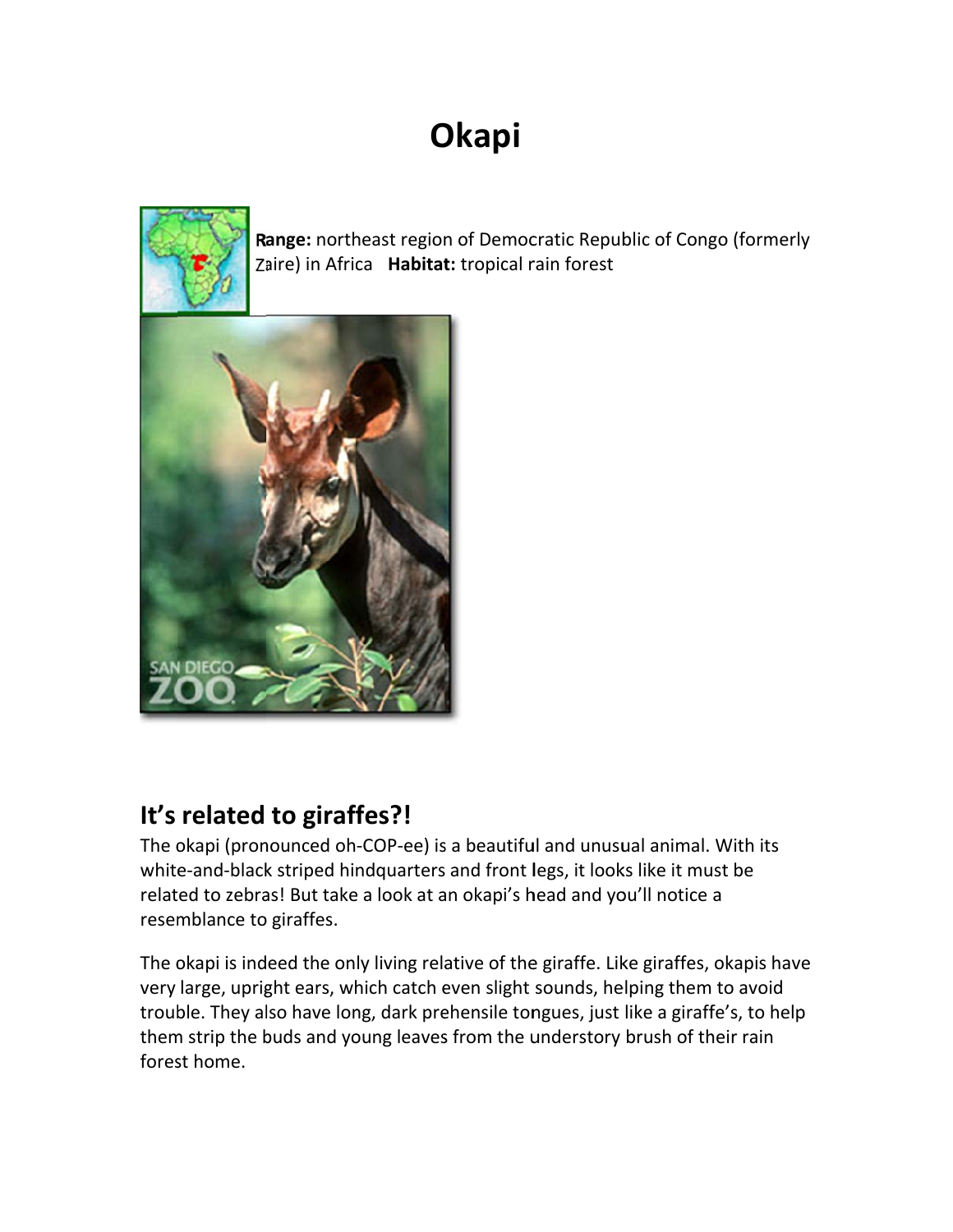# Call me bashful

Okapis are hard to find in the wild. Their natural habitat is the Ituri Forest, a dense rain forest in central Africa. Okapis are very wary, and their highly developed hearing alerts them to run when they hear humans in the distance. In fact, while natives of the Ituri Forest knew of okapis and would occasionally catch one in their pit traps, scientists did not know of the animal until 1900. The secretive nature of okapis and the difficulty most humans have of traveling in their habitat have made okapis hard to observe in the wild. Therefore, researchers can only estimate how many okapis live there. It is believed that there are currently about 25,000 okapis in the wild.



## Made for a rain forest

Why does the okapi have zebra-like stripes? These markings, which seem very bold to us, give the animal great camouflage when hiding in the partial sunlight that filters through the dense rain forest. The stripes may also help young okapis follow their mothers through the dark forest, and they may help adult okapis find each other, too. The okapi's dark purplish or reddish brown fur feels like velvet. It's also oily, so water slides right off, keeping the okapi dry on rainy days. Only the males have horns, which are covered by skin and are short so they won't get tangled in forest branches.

If okapis are related to giraffes, why aren't they as tall as giraffes? In a rain forest, there are trees with branches hanging down, as well as roots and tree trunks to dodge. Okapis need to have shorter legs and necks to help them swerve around these obstacles. Being really tall is not a good idea in a forest!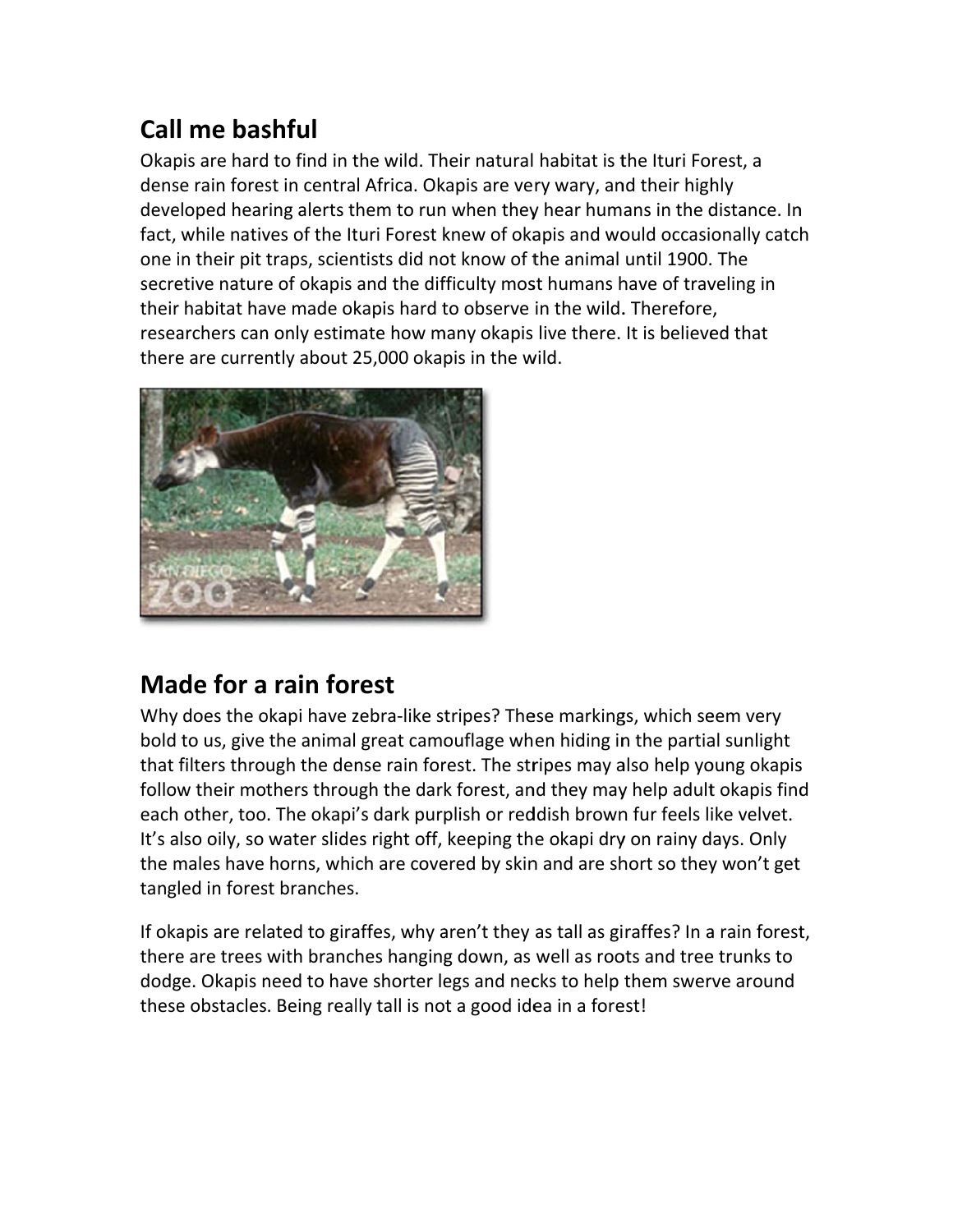

#### **Hide and seek**

Okapis often travel up to a half mile (0.8 kilometers) a day in search of food, usually along trails worn down by generations of okapis. They are generally solitary animals, unless an adult female has a calf with her.

Adult males, whose home ranges cover more area, can travel up to 2.5 miles (4 kilometers) a day. The males try to keep other males out of their territories but will allow females to travel through in search of food. Both males and females are most active during the afternoon through the evening. They are browsers, eating 40 to 65 pounds (18 to 29 kilograms) of leaves, twigs, and fruits each day. Okapis have also been seen eating clay and burnt charcoal, probably for minerals. And just like giraffes, sheep, and goats, okapis are ruminants. At the San Diego Zoo and the Wild Animal Park, okapis are fed alfalfa hay and pellets, leafy acacia branches, carrots, and yams.

#### I heard it through the grapevine

While okapis travel for the most part by themselves within their home ranges, they still have ways of communicating with others whose ranges overlap. A scent gland on each foot leaves behind a sticky, tar-like substance wherever they have walked, marking their territory. By checking the ground, an okapi can tell if another okapi has been there. Males also mark their territory by urine spraying. Normally silent, female okapis vocalize only when they are ready to breed.